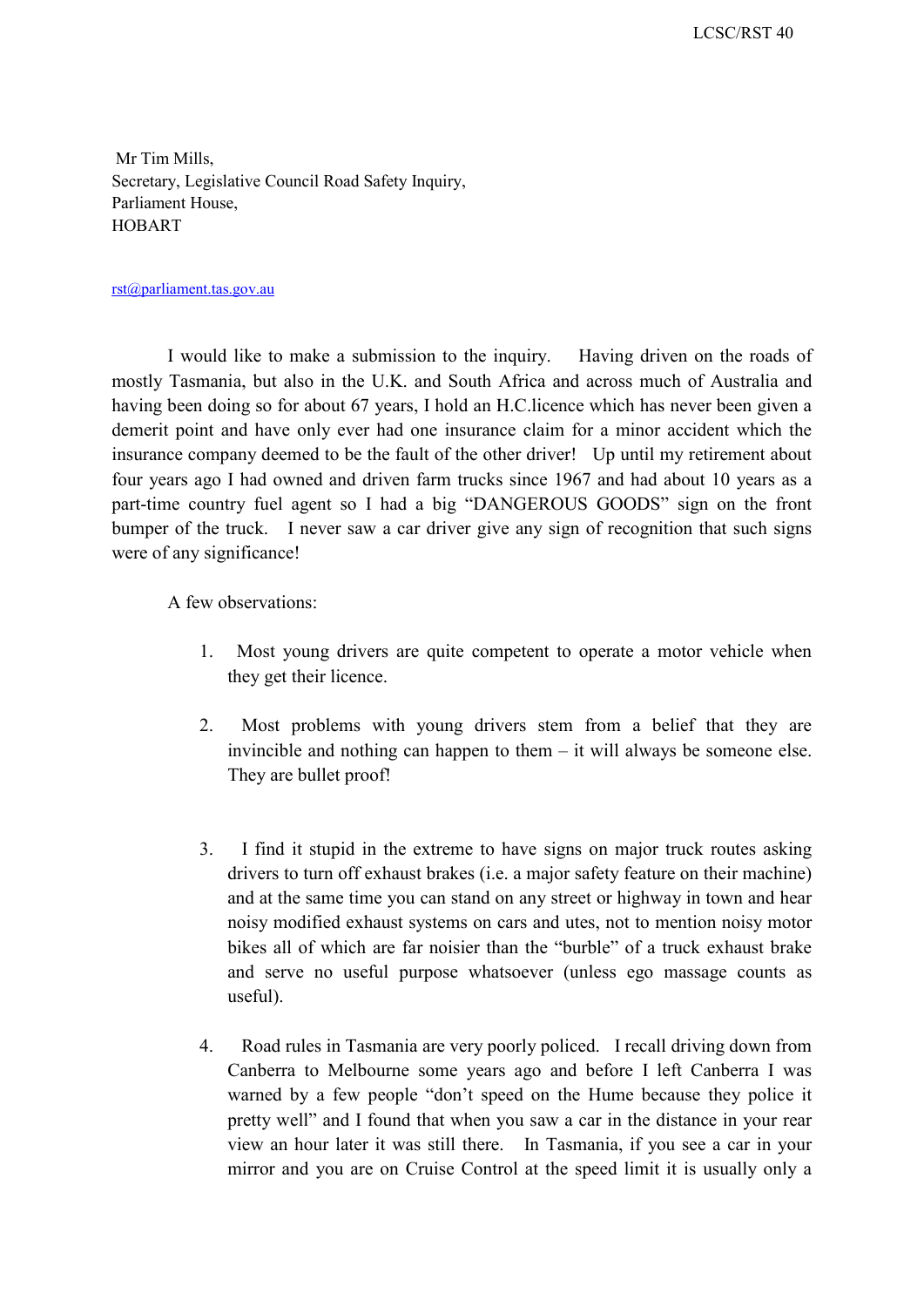matter of minutes before it is tailgating you and then passing at well over the using fog lights illegally (why – they don't show any better light unless there is fog?) Sit by any intersection with traffic lights and you'll see a multitude of cars accelerating if they can see an amber come on and race across when it limit – and that will happen repeatedly! A night drive will see lots of cars is turning red.

- 5. Motor vehicles are lethal weapons they are used by terrorists to kill many people. They are used as murder weapons for a variety of reasons, and they are increasingly used as suicide weapons – bad enough for first responders (and families) when they pick an immovable object such as a tree but so often they pick an innocent truck driver to help achieve their objective. Licences should be treated like gun licences and serious or repeat offenders should have lifetime disqualifications and cars seized and crushed.
- large "infotainment" touch screens in the centre of the dashboard. It only 6. The police, correctly, highlight the principal reasons for accidents so I won't go into them, but other distractions in vehicles made in recent times include takes a second or two of distraction to cross into oncoming traffic
- 7. Car drivers take extraordinary risks to pass a truck on the road even if the truck is doing the speed limit there seems to be something in the psyche of a lot of drivers that there must be a compelling reason to get in front of it.
- prosecuted. It is a form of dangerous driving! 8. Tailgating is a form of bullying, extremely dangerous but almost never
- grossly overestimate their driving capabilities most are what truckies refer 9. The weather bureau puts out a road weather alert – does anybody modify their driving behaviour? I doubt I've seen one in 67 years driving! Most drivers to as steerers, not drivers.
- fast for the road, come around blind corners on the wrong side (there's not 10. Certainly, we do need good roads, but bad roads never cause accidents, only poor driving (not driving to the conditions). Until I retired and moved to town 4-5 years ago, I have always had only gravel roads to access my home, for the last 50 odd around, 8 or 9 kms of it, also frequented by lots of log trucks, gravel trucks and heavy equipment movers. They're the good drivers and you get them during the week. Weekends are a different story with wood hookers, dirt bikers, "gardeners", anglers etc which too often are driving too